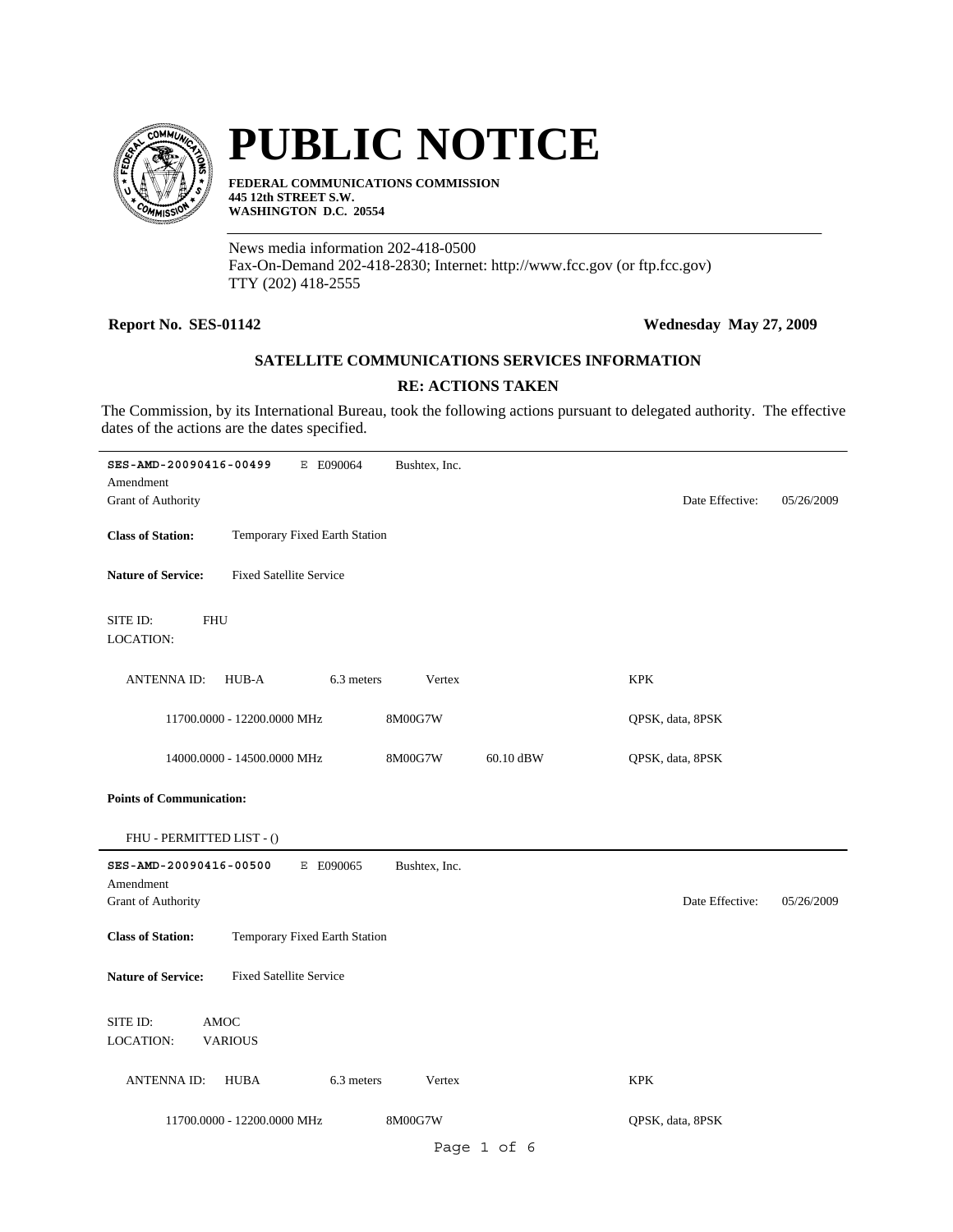| 14000.0000 - 14500.0000 MHz                                                      |                                                                                                                | 8M00G7W            | 60.10 dBW | QPSK, data, 8PSK                                         |
|----------------------------------------------------------------------------------|----------------------------------------------------------------------------------------------------------------|--------------------|-----------|----------------------------------------------------------|
| <b>Points of Communication:</b>                                                  |                                                                                                                |                    |           |                                                          |
| AMOC - PERMITTED LIST - ()                                                       |                                                                                                                |                    |           |                                                          |
| SES-LIC-20090402-00396<br>Application for Authority<br><b>Grant of Authority</b> | E E090060                                                                                                      | SES Americom, Inc. |           | 05/20/2009 - 05/20/2024<br>Date Effective:<br>05/20/2009 |
| <b>Class of Station:</b>                                                         | <b>Fixed Earth Stations</b>                                                                                    |                    |           |                                                          |
| <b>Nature of Service:</b>                                                        | <b>Fixed Satellite Service</b>                                                                                 |                    |           |                                                          |
| SITE ID:<br>LOCATION:                                                            | SSB <sub>C2</sub><br>58-350 Kamehameha Hwy, Comsat Road, Haleiwa, Sunset Beach, HI<br>21 ° 40 ' 14.00 " N LAT. |                    |           | 158 ° 1 ' 56.00 " W LONG.                                |
| <b>ANTENNAID:</b>                                                                | 9 meters<br>C <sub>2</sub>                                                                                     | Vertex             |           | 9MKP                                                     |
|                                                                                  | 3700.0000 - 4200.0000 MHz                                                                                      | 36M0G7W            |           | Video; Digital Data; TT&C                                |
|                                                                                  | 5925.0000 - 6425.0000 MHz                                                                                      | 36M0G7W            | 79.80 dBW | Video; Digital Data; TT&C                                |
|                                                                                  | 3700.0000 - 4200.0000 MHz                                                                                      | 36M0F7D            |           | Frequency modulated digital carrier for<br>data, TT&C    |
|                                                                                  | 5925.0000 - 6425.0000 MHz                                                                                      | 36M0F7D            | 79.80 dBW | Frequency modulated digital carrier for<br>data, TT&C    |
|                                                                                  | 3700.0000 - 4200.0000 MHz                                                                                      | 1M00G7D            |           | TT&C                                                     |
|                                                                                  | 5925.0000 - 6425.0000 MHz                                                                                      | 1M00G7D            | 74.60 dBW | TT&C                                                     |
|                                                                                  | 5925.0000 - 6425.0000 MHz                                                                                      | 36M0F8W            | 77.60 dBW | Frequency modulated analog video and<br>data             |
|                                                                                  | 3700.0000 - 4200.0000 MHz                                                                                      | 36M0F8W            |           | Frequency modulated analog video and<br>data             |
| <b>Points of Communication:</b>                                                  |                                                                                                                |                    |           |                                                          |
| SSB C2 - ALSAT - (ALSAT)                                                         |                                                                                                                |                    |           |                                                          |
| SES-LIC-20090406-00413<br>Application for Authority<br>Grant of Authority        | E E090064                                                                                                      | Bushtex, Inc.      |           | 05/26/2009 - 05/26/2024<br>Date Effective:<br>05/26/2009 |
| <b>Class of Station:</b>                                                         | Temporary Fixed Earth Station                                                                                  |                    |           |                                                          |
| <b>Nature of Service:</b>                                                        | <b>Fixed Satellite Service</b>                                                                                 |                    |           |                                                          |
| SITE ID:<br>LOCATION:                                                            | <b>FHU</b><br><b>VARIOUS</b>                                                                                   |                    |           |                                                          |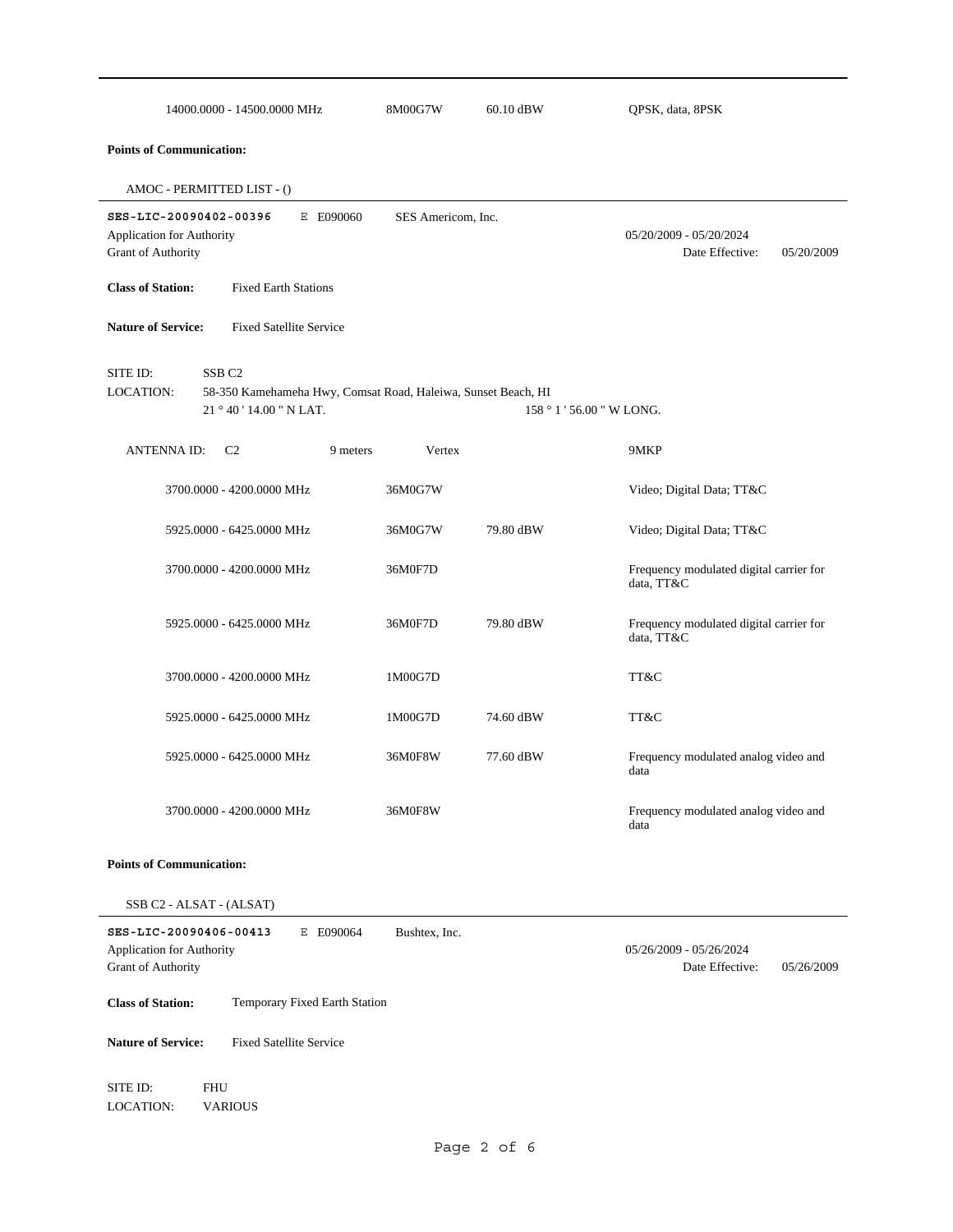| <b>ANTENNAID:</b>                                                            | HUB-A                                                | 6.3 meters     | Vertex          |                                  | <b>KPK</b>                                 |            |
|------------------------------------------------------------------------------|------------------------------------------------------|----------------|-----------------|----------------------------------|--------------------------------------------|------------|
|                                                                              | 11700.0000 - 12200.0000 MHz                          |                | 8M00G7W         |                                  | QPSK, data, 8PSK                           |            |
|                                                                              | 14000.0000 - 14500.0000 MHz                          |                | 8M00G7W         | 60.10 dBW                        | QPSK, data, 8PSK                           |            |
| <b>Points of Communication:</b>                                              |                                                      |                |                 |                                  |                                            |            |
| FHU - PERMITTED LIST - ()                                                    |                                                      |                |                 |                                  |                                            |            |
| SES-LIC-20090406-00414<br>Application for Authority<br>Grant of Authority    |                                                      | E E090065      | Bushtex, Inc.   |                                  | 05/26/2009 - 05/26/2024<br>Date Effective: | 05/26/2009 |
| <b>Class of Station:</b>                                                     | Temporary Fixed Earth Station                        |                |                 |                                  |                                            |            |
| <b>Nature of Service:</b>                                                    | <b>Fixed Satellite Service</b>                       |                |                 |                                  |                                            |            |
| SITE ID:<br><b>LOCATION:</b>                                                 | <b>AMOC</b><br><b>VARIOUS</b>                        |                |                 |                                  |                                            |            |
| <b>ANTENNAID:</b>                                                            | <b>HUBA</b>                                          | 6.3 meters     | Vertex          |                                  | <b>KPK</b>                                 |            |
|                                                                              | 11700.0000 - 12200.0000 MHz                          |                | 8M00G7W         |                                  | QPSK, data, 8PSK                           |            |
|                                                                              | 14000.0000 - 14500.0000 MHz                          |                | 8M00G7W         | 60.10 dBW                        | QPSK, data, 8PSK                           |            |
| <b>Points of Communication:</b>                                              |                                                      |                |                 |                                  |                                            |            |
| AMOC - PERMITTED LIST - ()                                                   |                                                      |                |                 |                                  |                                            |            |
| SES-MOD-20090317-00330<br>Application for Modification<br>Grant of Authority |                                                      | E E080208      |                 | SWE-DISH Satellite Systems, Inc. | 03/05/2009 - 03/05/2024<br>Date Effective: | 05/26/2009 |
| <b>Class of Station:</b>                                                     | Temporary Fixed Earth Station                        |                |                 |                                  |                                            |            |
| <b>Nature of Service:</b>                                                    | <b>Fixed Satellite Service</b>                       |                |                 |                                  |                                            |            |
| SITE ID:<br><b>LOCATION:</b>                                                 | DA120 Transportable<br>Various<br>$0°0'0.00"$ N LAT. |                |                 | $0°0'0.00''$ W LONG.             |                                            |            |
| <b>ANTENNAID:</b>                                                            | <b>DA120 HP</b>                                      | $0.833$ meters | SWE-DISH        |                                  | DA120 High Power                           |            |
|                                                                              | 14000.0000 - 14500.0000 MHz                          |                | 30M0G7W         | 63.30 dBW                        | various                                    |            |
|                                                                              | 11700.0000 - 12200.0000 MHz                          |                | 16M0G7W         | $0.00$ dBW                       | various                                    |            |
| <b>ANTENNA ID:</b>                                                           | DA120LP                                              | $0.833$ meters | <b>SWE-DISH</b> |                                  | DA120 Low Power                            |            |
|                                                                              | 14000.0000 - 14500.0000 MHz                          |                | 16M0G7W         | 57.80 dBW                        | Various                                    |            |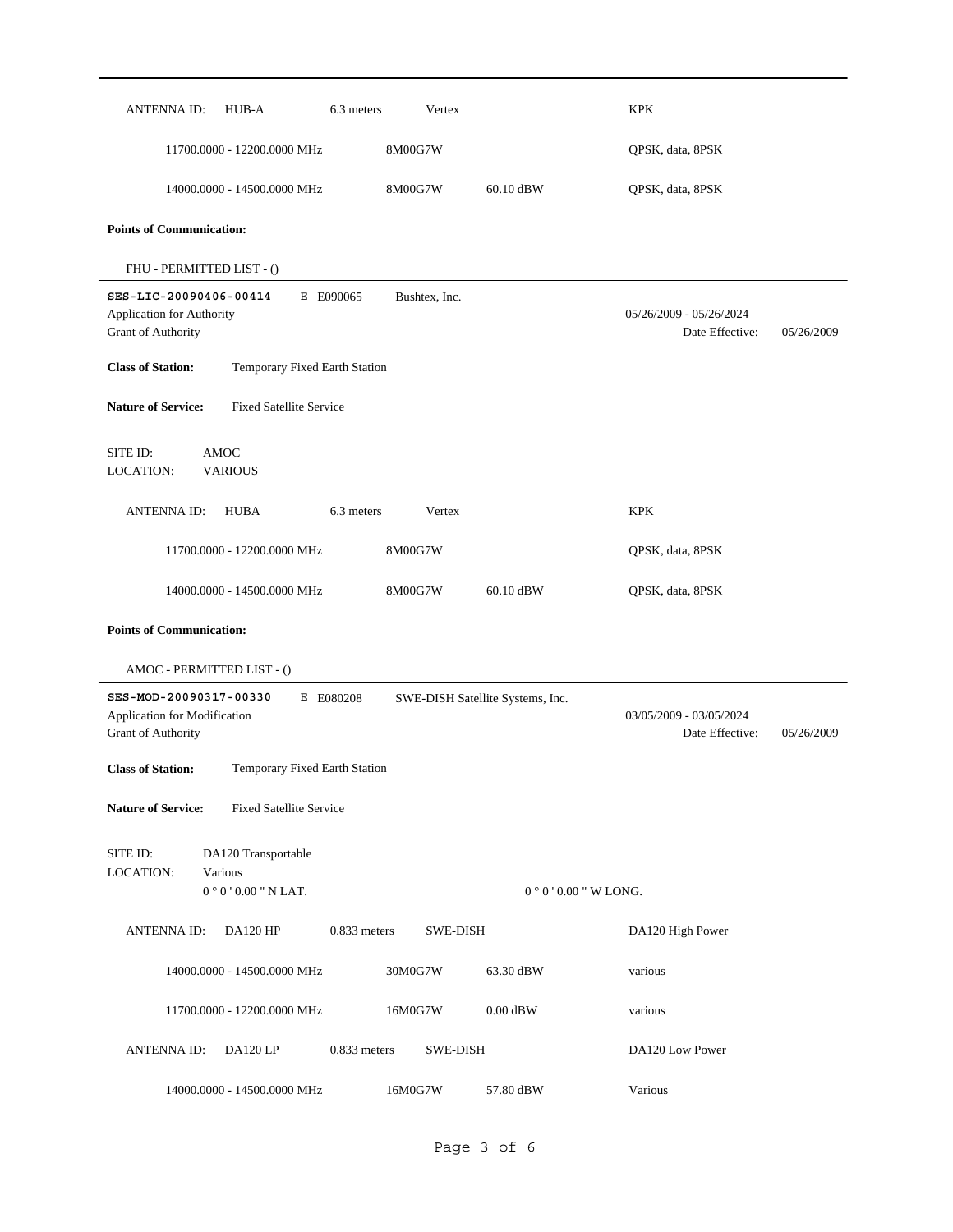| 11700.0000 - 12200.0000 MHz                                                                                                          | 16M0G7W                        | $0.00$ dBW                       | Various                                    |            |  |  |  |
|--------------------------------------------------------------------------------------------------------------------------------------|--------------------------------|----------------------------------|--------------------------------------------|------------|--|--|--|
| <b>Points of Communication:</b>                                                                                                      |                                |                                  |                                            |            |  |  |  |
| DA120 Transportable - ALSAT - (ALSAT)                                                                                                |                                |                                  |                                            |            |  |  |  |
| SES-MOD-20090317-00331<br>E E080209<br>Application for Modification<br>Grant of Authority                                            |                                | SWE-DISH Satellite Systems, Inc. | 03/05/2009 - 03/05/2024<br>Date Effective: | 05/26/2009 |  |  |  |
| <b>Class of Station:</b><br>Temporary Fixed Earth Station                                                                            |                                |                                  |                                            |            |  |  |  |
| <b>Fixed Satellite Service</b><br><b>Nature of Service:</b>                                                                          |                                |                                  |                                            |            |  |  |  |
| CCT120 Transportable<br>SITE ID:<br><b>LOCATION:</b><br>Various                                                                      |                                |                                  |                                            |            |  |  |  |
| $0°0'0.00"$ N LAT.                                                                                                                   |                                |                                  | $0°0'0.00''$ W LONG.                       |            |  |  |  |
| <b>ANTENNAID:</b><br>CCT120 1-4<br>$0.833$ meters                                                                                    | <b>SWE-DISH</b>                |                                  | Suitcase CCT120                            |            |  |  |  |
| 14000.0000 - 14500.0000 MHz                                                                                                          | 16M0G7W                        | 57.80 dBW                        | various                                    |            |  |  |  |
| 11700.0000 - 12200.0000 MHz                                                                                                          | 16M0G7W                        | $0.00$ dBW                       | various                                    |            |  |  |  |
| <b>Points of Communication:</b>                                                                                                      |                                |                                  |                                            |            |  |  |  |
| CCT120 Transportable - ALSAT - (ALSAT)                                                                                               |                                |                                  |                                            |            |  |  |  |
| SES-RWL-20090520-00633<br>E E890392<br>Renewal<br>Grant of Authority                                                                 | Cable One, Inc.                |                                  | 05/26/2009 - 05/26/2024<br>Date Effective: | 05/22/2009 |  |  |  |
| <b>Class of Station:</b><br><b>Fixed Earth Stations</b>                                                                              |                                |                                  |                                            |            |  |  |  |
| <b>Nature of Service:</b><br>Domestic Fixed Satellite Service                                                                        |                                |                                  |                                            |            |  |  |  |
| SITE ID:<br>$\sim$ 1<br>LOCATION:<br>2004 SOUTH SUNSET, ZCHAVES, ROSWELL, NM<br>33 ° 21 ' 57.00 " N LAT.<br>$104°32'29.00''$ W LONG. |                                |                                  |                                            |            |  |  |  |
| <b>ANTENNAID:</b><br>$\overline{1}$<br>5 meters                                                                                      |                                | <b>ANIXTER-MARK</b>              | ES-40200CD                                 |            |  |  |  |
| 3700.0000 - 4200.0000 MHz                                                                                                            | 36MOF3F                        |                                  |                                            |            |  |  |  |
| <b>Points of Communication:</b>                                                                                                      |                                |                                  |                                            |            |  |  |  |
| 1 - ALSAT - (ALSAT)                                                                                                                  |                                |                                  |                                            |            |  |  |  |
| SES-STA-20090506-00560<br>E E090080<br>Special Temporary Authority<br><b>Grant of Authority</b>                                      | <b>Marshall Communications</b> |                                  | Date Effective:                            | 05/26/2009 |  |  |  |
| <b>Class of Station:</b>                                                                                                             |                                |                                  |                                            |            |  |  |  |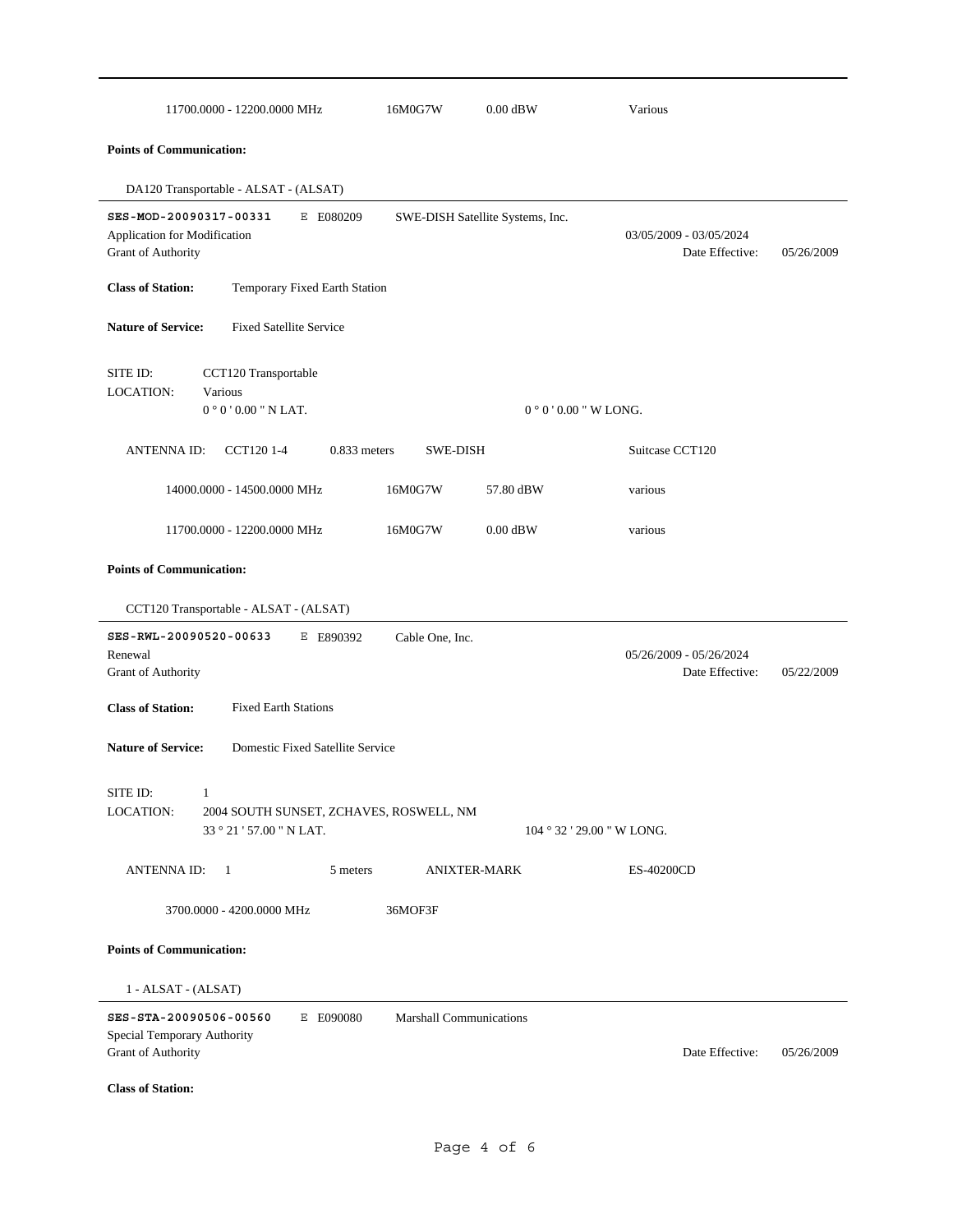Special temporary authority is GRANTED for a period of 60 days beginning May 26, 2009 and ending July 24, 2009.

## **Points of Communication: SES-STA-20090508-00573** E E090086 Date Effective: 05/26/2009 **Class of Station:** Grant of Authority Special Temporary Authority VSAT Systems, LLC Special temporary authority is GRANTED with condition for a period of 60 days beginning May 26, 2009 and ending July 24, 2009. **Points of Communication: SES-STA-20090515-00590** E KA399 Date Effective: 05/21/2009 **Class of Station:** Grant of Authority Special Temporary Authority Telesat Network Services, Inc. Extension of special temporary authority is GRANTED with conditions for an additional 60 days beginning May 31, 2009 and ending July 29, 2009. **Points of Communication: SES-STA-20090515-00591** E E010011 Date Effective: 05/21/2009 **Class of Station:** Grant of Authority Special Temporary Authority Deere & Company Extension of special temporary authority is GRANTED for an additional 60 days beginning May 18, 2009 and ending July 16, 2009. **Points of Communication: SES-STA-20090518-00603** E E090067 Date Effective: 05/21/2009 **Class of Station:** Grant of Authority Special Temporary Authority PetroCom License Corporation Extension of special temporary authority is GRANTED for an additional 60 days beginning May 22, 2009 and ending July 20, 2009. **Points of Communication: SES-STA-20090518-00604** E E030115 Date Effective: 05/21/2009 **Class of Station:** Grant of Authority Special Temporary Authority Hawaii Pacific Teleport, L.P.